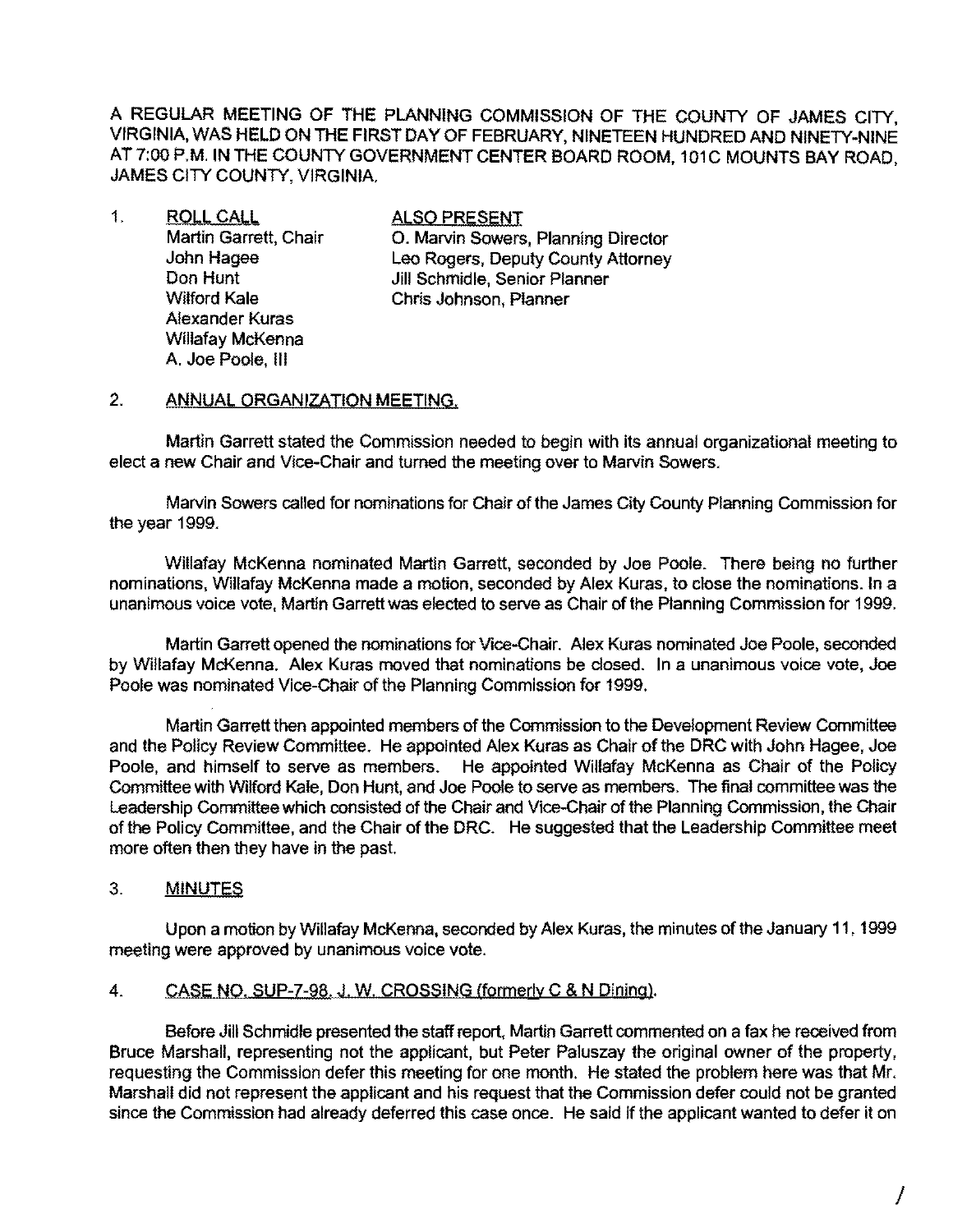behalf of Mr. Marshall, the Commission would concur. He asked if Jill Schmidle had been in contact with Mr. Marshall prior to the meeting.

Jill Schmidle stated she had left a message with Mr. Marshall but was unable to speak with him regarding this matter.

Martin Garrett asked who was representing the applicant for this case and would they like to defer on Mr. Marshall's request.

Alvin Anderson stated he would like the opportunity to address the Commission to at least frame the issues. He stated that if another month delay would help in resolving the remaining issues, he would endorse that request, but he felt that when the Commission saw what the issues were and the review that staff had done on those issues, the Commission might well come to the same conclusion as the applicant that the parties are at a private impasse not a public impasse.

Martin Garrett asked if it were the desire of the Commission to go forth with this case tonight. The Commission concurred.

Jill Schmidle presented the staff report for a special use permit to construct a 5900 sq. ft. retail shopping center, a 2800 sq. ft. service center, and a 3100 sq. ft. fast food restaurant at 5547 Richmond Road. She stated this case had been deferred for several months to allow the applicant to meet with staff and the owners of Ewell Station Shopping Center to discuss issues concerning entrances and drainage. These issues were outlined in pertinent sections of the report and staff had added several conditions to alleviate some of the concerns of the Ewell Station property owners. Staff found the proposal to be consistent with the surrounding commercial zoning and development and consistent with the Community Commercial designation of the Comprehensive Plan. Staff recommended the Planning Commission approve the special use application with the conditions as outlined in the staff report, including the revised conditions before the Commission.

Martin Garrett asked for clarification that staff was recommending a right turn lane in addition to setting aside land for a double turn at the red light.

Jill Schmidle stated staff was recommending the dedication of the right-of-way along Olde Town for an additional left tum lane and not recommending that an additional left hand turn lane be put in with this proposal. Staff is not supporting the second entrance off Route 60.

Wilford Kale asked that condition #5 be reworded into a positive statement while still accomplishing the intent of the condition.

Willafay McKenna asked why the condition regarding the term of the SUP was changed from 18 months to 36 months.

Jill Schmidle stated that more recent SUP conditions referenced 36 months with 18 months being used in previous proposals some time ago and staff was bringing the condition up to more current standards.

Martin Garrett opened the public hearing.

Alvin Anderson, representing J. W. Crossing, spoke on behalf of his client stating this application had been pending in one form or another since February 23, 1998. He again stated that if they felt that a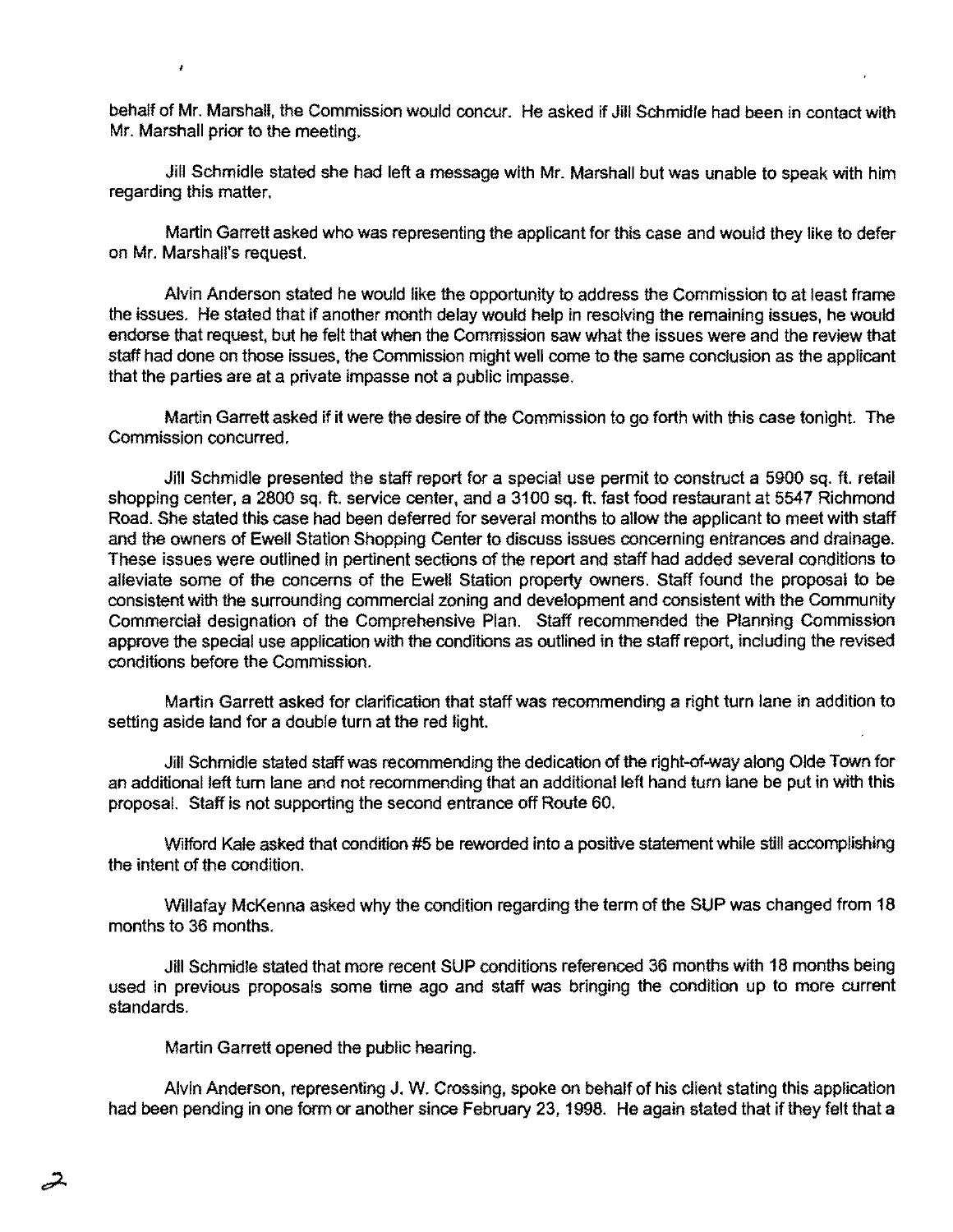delay of a month would result in a resolution of the issues between the parties he would defer but that was not the case. He stated the following issues needed to be resolved between the private parties: The location and number of intemal access points within Ewell Station, the stormwater management, and restrictive covenants permitting only one-story buildings. He stated the Jiffy Lube facility did have a basement and therefore, the Paluzsays felt it was not a one-story building. He also stated that the applicant had supported adding an additional condition in which the applicant must provide evidence to the County that they would not be in violation of any of the restrictive covenants before obtaining permits. He felt the single condition that was agreed upon by both the County and Paluzsays was the condition relating to the entrance along Richmond Road (Route 60). He submitted a letter to the Commission dated August 26, 1998 from the Department of Transportation quoting this line from the letter. "After detailed discussions and an exhausted review of our Commercial Entrance Standards, we agree to allow a right in only entrance to serve this site." He added that Dexter Williams, the traffic consultant who prepared this study, was present and would answer any questions. He concluded stating he felt he adequately addressed the issues of concern for the Commission.

Peter Paluzsay of Ewell Station spoke at the request of Bruce Marshall. He requested if the Commission considered this case tonight, that Mr. Marshall be given an opportunity at the next hearing to respond.

Martin Garrett stated the Commission was unable to defer this case again. He felt that the Commission could possibly reach a solution that might be suitable to everyone. He asked Jill Schmidle to come up and explain what was discussed today regarding the entrances.

Jill Schmidle stated one issue regards the location of the two internal access points. Staff met with the applicant and the Paluzsays on two occasions and, at the last meeting. they came to the agreement that a condition would be added that stated that. if the location of the intemal entrances changed, the master plan would then go to the Development Review Committee for their review.

Martin Garrett stated if it were to go before the DRC. then Bruce Marshall would have the opportunity to speak on behalf of his client. The remaining issues were stonmwater management and the two-story building.

Alex Kuras felt the two-story building covenant issue was a concern only between the developer and Ewell Station.

Marvin Sowers stated staff did not feel the two-story building was a reason in itself to prevent the case from going forward. He felt its resolution was a private and not a public matter.

Martin Garrett asked if a basement was suitable for this location.

Don Hunt stated that Route 60 ran on the highest ridge in the Peninsula and felt there should be no problem with water.

Marvin Sowers stated staff could not really conclude the issue and it would be left up to the courts to make a determination.

Jill Schmidle stated that one of the conditions stated that the Environmental Director must approve any drainage plan prior to preliminary site plan approval for any structure on this site and that also would go to the DRC for review.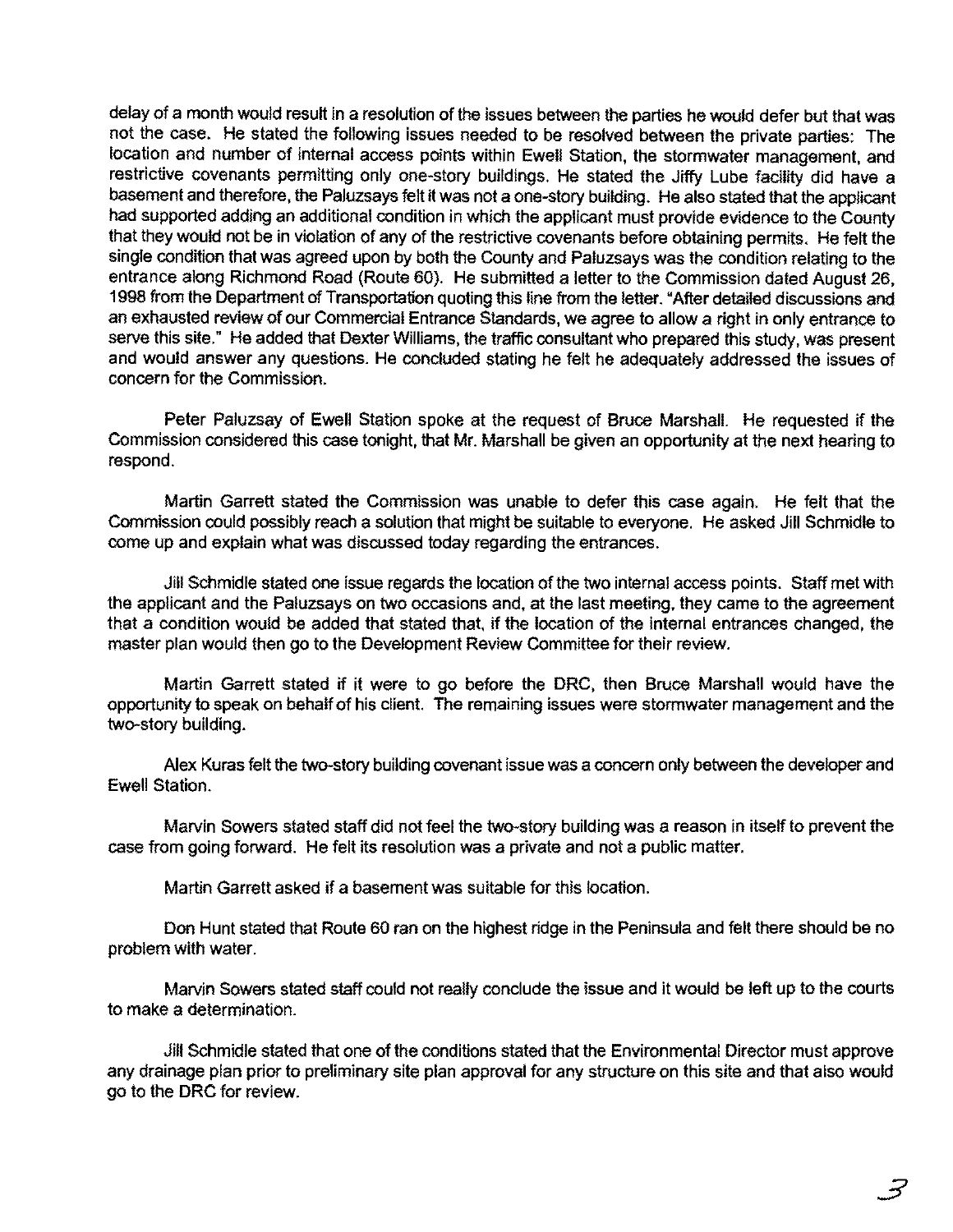Martin Garrett asked if the Commission approved of this condition.

Wilford Kale stated he was disappointed that Bruce Marshall did not have the opportunity to speak before the Commission tonight since he had a request and he apparently had something to say.

John Hagee commented that, in lieu of Bruce Marshall not being able to attend, he felt he could have written a letter outlining his position to the Commission. He also felt there would be significant negative impact on the applicant if it were to be delayed another month.

With no further comments by the Commission, Martin Garrett asked Alvin Anderson if he wished to add anything.

Alvin Anderson requested that Dexter Williams, the traffic consultant, come up to address the Richmond Road entrance.

Dexter Williams presented several exhibits regarding driveway spacing along Richmond Road for this site and for existing sites. He stated these exhibits were to help show what the applicant was asking for was consistent with driveway spacing that had been approved so far in the area. He stated that the Department of Transportation had approved their request for an additional entrance on Richmond Road, but staff did have some concerns. He said he would answer any questions of the Commission.

John Hagee asked for an explanation of the VDOT Standards.

Dexter Williams stated general driveway spacing was 50 feet minimum on this curb to curb tangent measurement. He also confirmed that there was a 50 foot minimum for the displays in both the blue and green areas.

Wilford Kale stated his concern was the existing right hand lane into Ewell Station saying that many people use that lane and continue to proceed to the light. He felt the turn lane was too close to the stop light and was concerned if an additional entrance was put in because many accidents already occur due to improper use of the tum lane.

Joe Poole asked if the one-way entry to the site was not an option, how would the site be accessed with the existing entrance off Richmond Road.

Dexter Williams showed the desired access via an exhibit and then pointed out the route the traffic would take if the entrance was not approved.

There being no further speakers, the public hearing was closed.

Marvin Sowers commented that he agreed with Wilford Kale with respect to the traffic on Richmond Road. He said traffic volumes were expected to grow tremendously and while it might not be that noticeable of a problem today, it could be in the future, as the road reaches the threshold for widening as projected.

Alex Kuras stated he was involved when this case was approved by the DRC and at that point it was clear that the County policy wanted limited access off of Richmond Road. He did not feel that there should be an additional entrance.

Willafay McKenna stated she did not support the additional entrance off Richmond Road.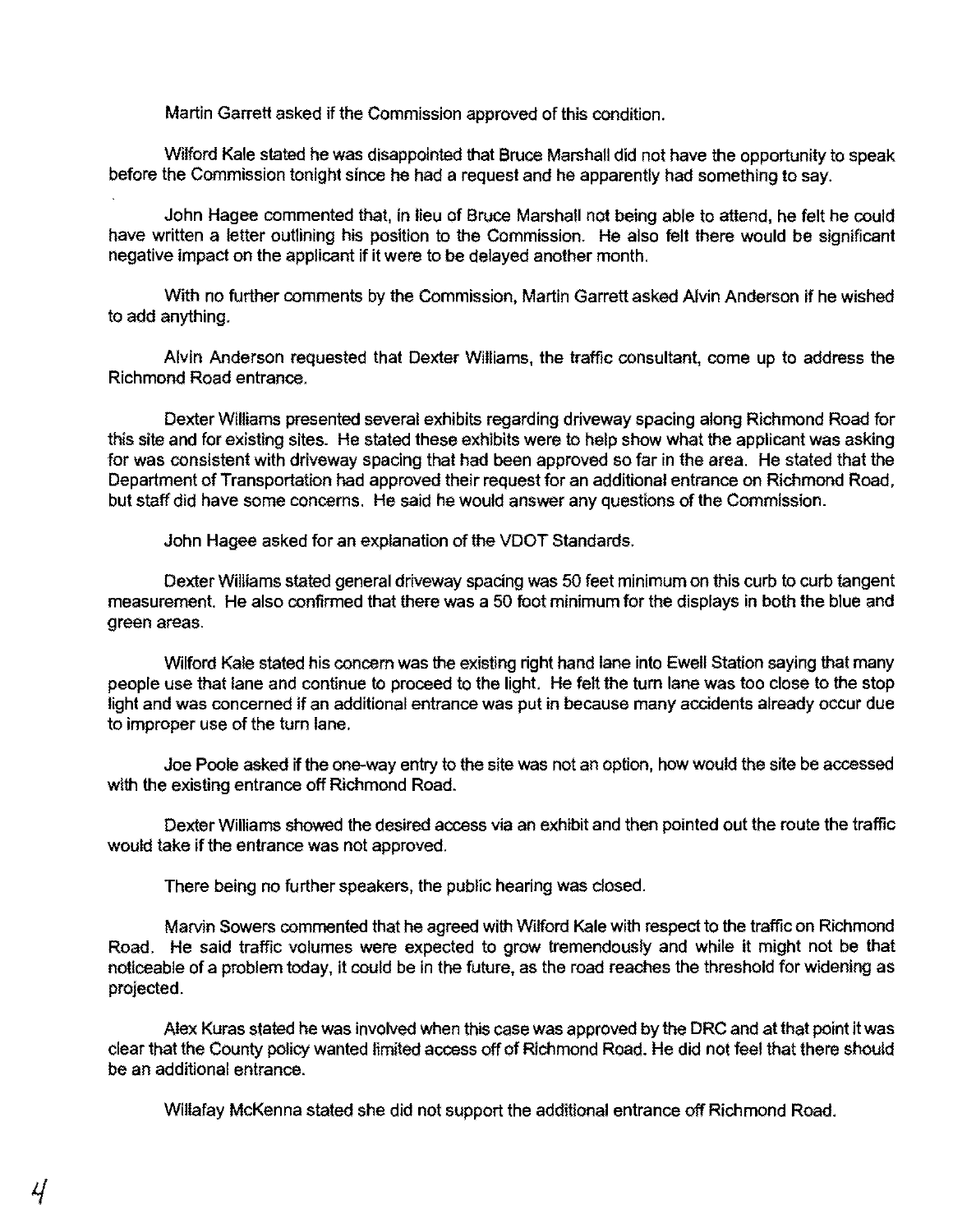Don Hunt stated since the entrance would be a one-way in only, it did not appear to him to be much of a problem.

Alex Kuras made a motion, seconded by Willafay McKenna, to approve this application with staffs comments and corrections.

In a roll call vote, motion passed 7-0. AYE: McKenna, Hagee, Hunt, Kale, Poole, Kuras, Garrett(7); NAY: (0).

## 5. CASE NO. SUP-25-98. JCSA RT. 5 WATER SYSTEM IMPROVEMENTS,

Chris Johnson presented the staff repori for this application to install approximately 3,860 linear feet of 12-inch water main, in order to create a looped water system that would provide an altemative water source for the Govemor's Land-Greensprings Road area and to enhance fire response efforts. Staff recommended approval of this application with the attached conditions.

Martin Garrett opened the public hearing.

John Hagee asked why the proposed application would begin construction in the middle of summer.

Chris Johnson stated that if construction were to occur during the summer, school bus schedules would not need to be altered, as there would be less traffic into and out of Jamestown High School during the summer months.

John Hagee felt that by the 9:00 am construction start up busses would have already arrived at the school and that the departing time would be around 2:30 - 3:00.

Chris Johnson stated that the proposed construction schedule of 9:00 am to 4:00 pm would minimize the impact of traffic interruptions on the community. Work would be performed on segments one at a time and would likely begin at the intersection of Greensprings Road and work toward the school.

Marvin Sowers also commented that summer allows one to compress the time period since there would potentially for better weather than in the fall or spring, He also felt that traffic along that corridor did not have significant seasonal changes except when the schools were open and busses were letting out.

Willafay McKenna asked if this improvement would make it possible for residents closer to Williamsburg Crossing to be able to get off the private well systems.

Larry Foster stated it would not facilitate anyone from getting off private water systems.

Joe Poole asked if the Route 5 canopy would be adversely impacted.

Larry Foster reassured him there would be minimal, if any, impact on the canopy and if any plantings were destroyed they would be replaced with or without the conditions on this application.

Joe Poole, citing Govemor's Land, asked if this project would strengthen a case where additional residential development might occur outside the primary service area. He stated he did not want to be a part of that and would not support this application if that were the case.

Larry Foster stated that the purpose of this application was to improve the water flow to the high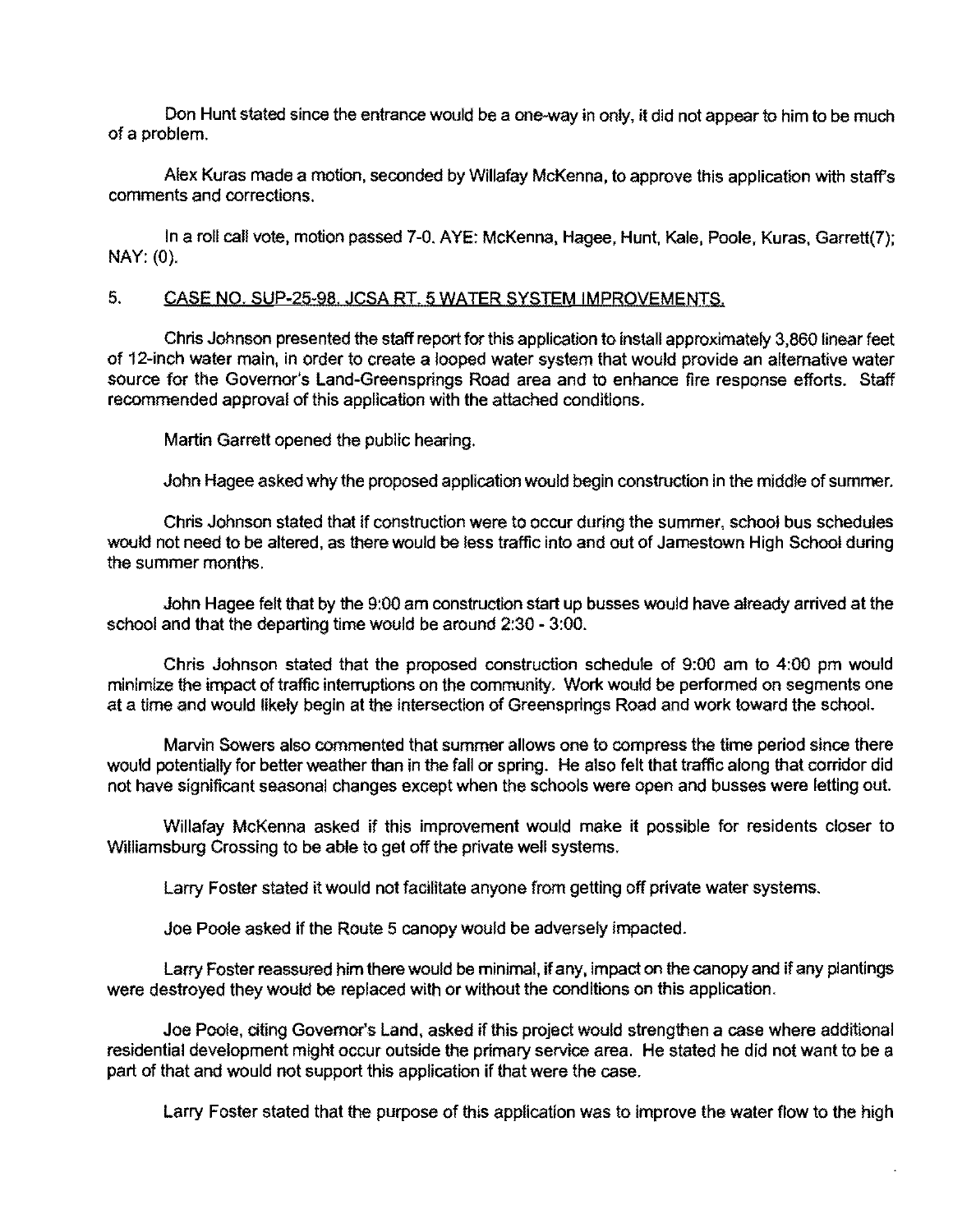demand areas in the summer that are already served.

Mrs. Schroder, representing Historic Route 5, spoke of their concem for protecting the canopy along Route 5 including the holly and dogwood trees under the power lines.

There being no further speakers, the public hearing was closed.

Joe Poole made a motion, seconded by Willafay McKenna, for approval with the conditions attached. In a roll call vote, motion passed 7-0. Aye: McKenna, Hagee, Hunt, Kale, Poole, Kuras, Garrett (7); NAY: (0).

# 6. CASE NO. ZO-8-98. LIMITED BUSINESS DISTRICT AMENDMENT,

Jill Schmidle introduced Alex Kuras, a member of the Business and Industrial Zoning Ordinance Update Committee, who would be making the presentation on behalf of the committee.

Alex Kuras introduced Joe McCleary, another member of the committee. He stated this was a very active committee, meeting weekly for over one year and continued to meet. He said the committee met for weeks on this particular ordinance trying to determine the scope and approach of the issue. He stated the Comprehensive Plan, which inferred a new Neighborhood/Commercial distnct, was the driving force for the committee. He gave a brief history on the Limited Business District stating that the district was separated from the B-1 District in the mid 80's to protect some sensitive areas and be friendly to nearby residential areas. This was done by removing intense uses, such as fast food restaurants and hotels, and by moving service stations and convenience to the special use category. In determining the approach toward a Neighborhood/Commercial District, the committee first concentrated on Jamestown Road in preparation for 2007. It was quickly determined that if it was good for Jamestown Road, it would be good for other Neighborhood/Commercial areas. The next attempt was to draft a Neighborhood/Commercial District, but that became very similar to the existing Limited Business Distnct. The committee then determined to have a special requirement section for Neighborhood/Commercial areas in the Limited Business Ordinance. This section had no effect on permitted uses but in the special use category it eliminated service stations, convenience stores, and flea markets in areas designated Neighborhood/Commercial or Low-density Residential in the Comprehensive Plan. The topic of eliminating service stations and convenience stores was briskly debated by the committee and passed by a slim majority of 4-3. Another significant change in this ordinance was requiring a SUP for buildings over 2,500 square feet. The previous requirement was 10,000 square feet. Additional requirements were outlined including special requirements for signs and landscaping. He stated other design standards were listed in a separate policy that was not part of the ordinance, but referenced in the ordinance. The requirements were designed to de-emphasized bulk and the commercial look, especially in large buildings. These included items such as facade designs, materials, colors, and character of design. An attempt to include these provisions directly into the ordinance failed, due to legal complications. The committee's original draft included only Limited Business/Neighborhood Commercial areas, but upon staff's review, they returned the draft with an inclusion of all Limited Business/Neighborhood Commercial areas designated for Low-density Residential on the Comprehensive Plan. He stated the committee concurred with staff's recommendation. He concluded by commending the Commission and staff for starting this committee system for the review of the ordinance and for the committee members who meet weekly. It was time consuming and often fraught with frustration. However, it proved again the value of industry and public input.

John Hagee asked Alex Kuras to elaborate on the committee's discussion of convenience stores.

Alex Kuras stated the committee had a heated discussion as to the need for flexibility. He stated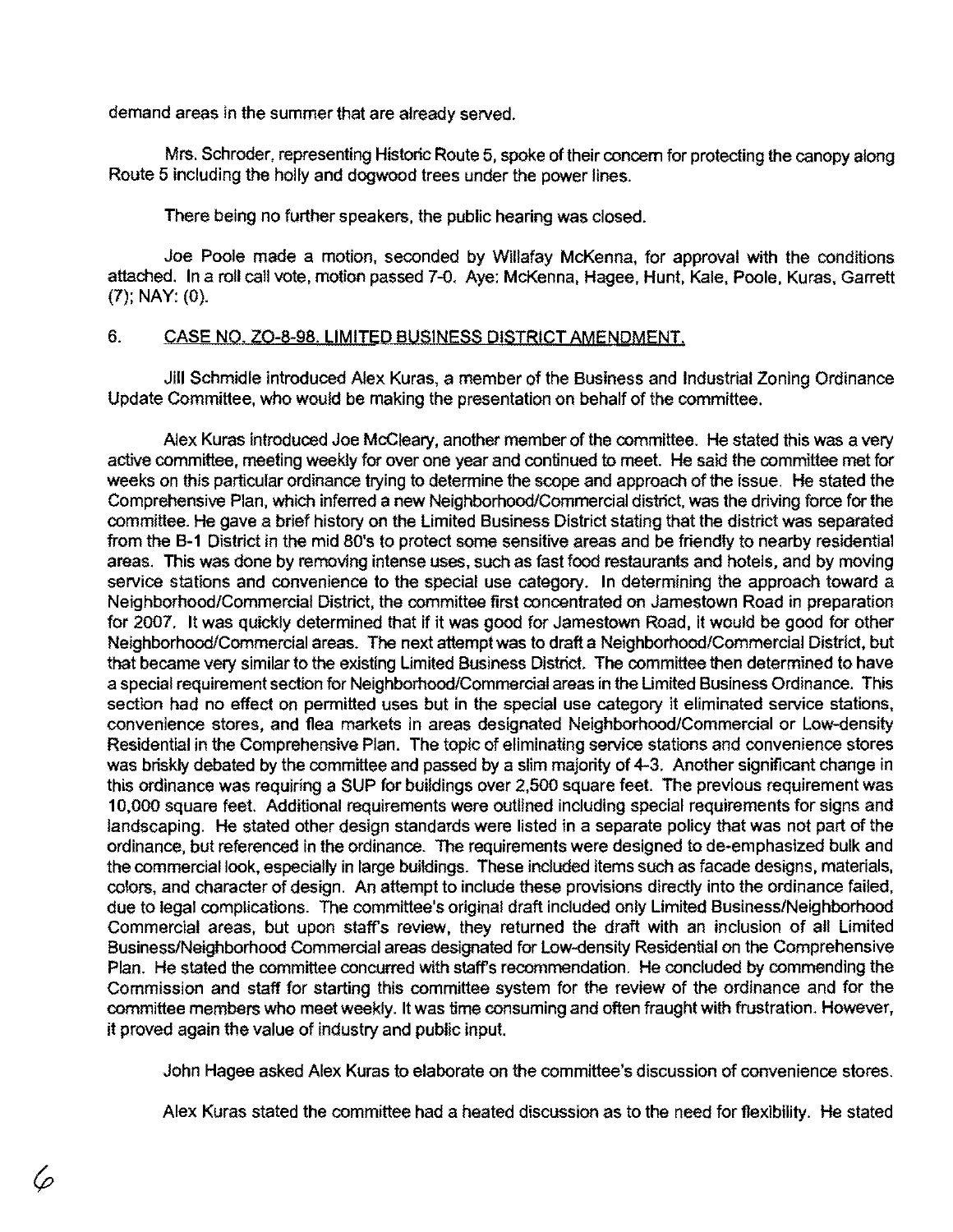he felt that service stations and convenience stores should be left in since they were in the special use permit category. He felt it would be a much easier process to have it in the ordinance rather than to rezone a property especially if there was a lot of support. He said the committee's discussion was whether it should be left in under the SUP or deleted entirely.

John Hagee questioned Item #3 in the proposed Design Standards and the specific description of semi-transparent stains.

Alex Kuras stated the intent was not to have any garish colors but preferred colors that complimented the character of the areas.

John Hagee stated he had a lot of experience with semi-transparent stains and it can make for a very shabby looking building after weathering. He suggested semi-solid or solid stains.

Martin Garrett opened the public hearing. There being no speakers, the public hearing was closed.

John Hagee made a motion. seconded by Alex Kuras. to amend Item #3 of the Neighborhood Commercial Design Standards by eliminating the last sentence.

Joe Poole questioned the definition of pastel colors. A brief discussion took place and Martin Garrett suggested staff rewrite Item #3 to suite the intentions of the Commission.

John Hagee asked about the situation of the convenience stores. He felt convenience stores should be included in the Limited Business designated Neighborhood Commercial with an SUP requirement. He felt if someone couldn't go to their neighborhood store to obtain a loaf of bread or quart of milk. what else would someone want in a Neighborhood Commercial area.

Alex Kuras commented that Powhatan Plantation was proposing a convenience store stating the ordinance would not affect them because they were not in a Limited Business District. He felt the principal was the same and they were proposing it because of demand from the people who stay there. He said he was one committee member who supported the convenience stores.

Willafay McKenna stated she understood the argument but felt part of the problem was convenience stores had a connotation and association with certain developers of these stores that they were not marketing to local the neighborhood market but to areas of high traffic volume. She felt that a local store should not be completely excluded if someone wanted to run that type of business but agreed with the committee that she would not want to have a 7 -Eleven in every one of these Limited Business areas.

Joe Poole stated he could accept a convenience store without fuel sales. His concerns regarding the service stations were the canopy, lighting, and hours of operation.

Martin Garrett stated that the only final control the County had was with SUPs. He said he would like to see SUP requirements on just about everything.

John Hagee asked how the Commission could modify the ordinance.

Alex Kuras suggested he make a motion to permit convenience stores and service stations with an SUP.

Jill Schmidle stated that the discussion and concerns among the Commission members were the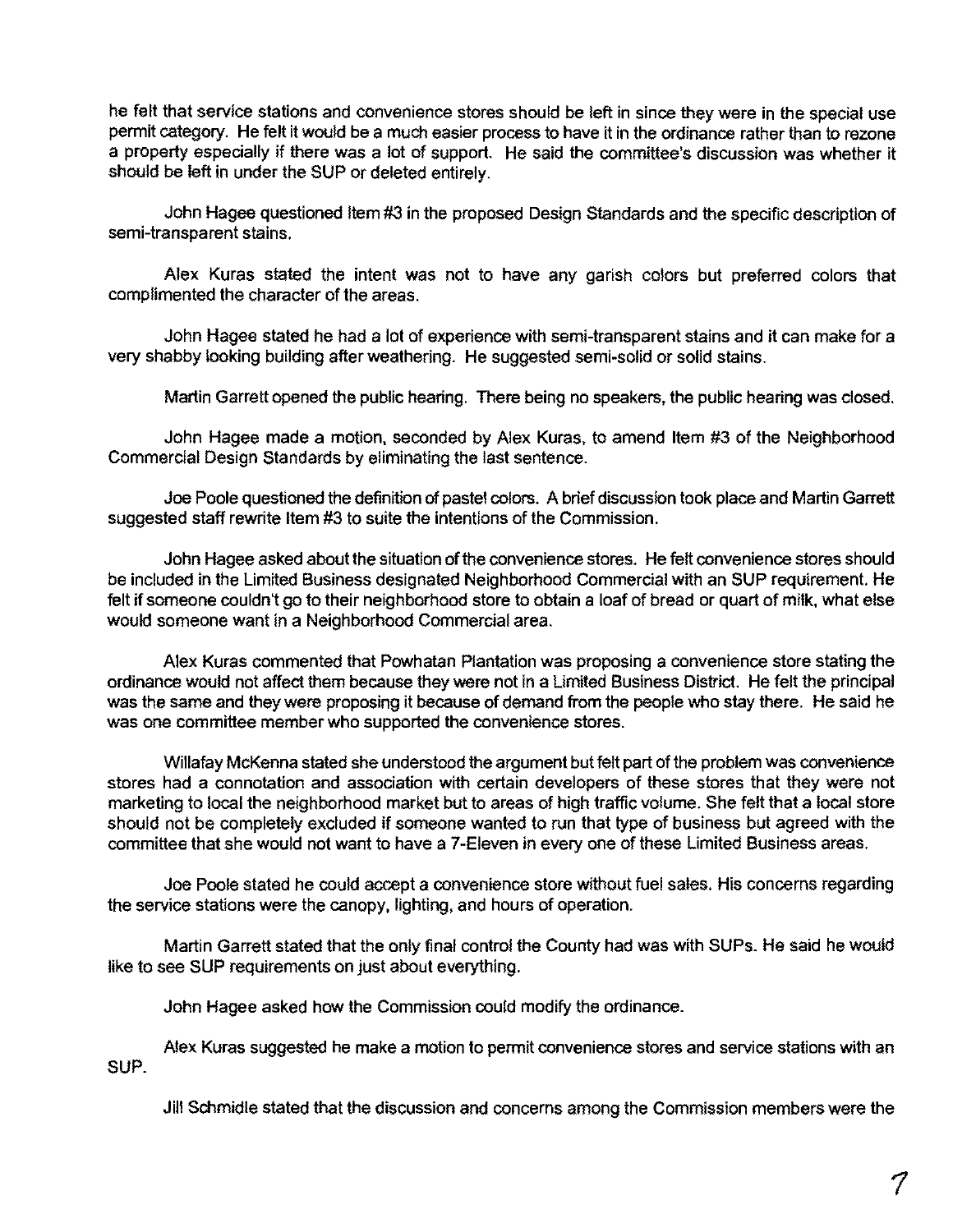same discussion and concerns the committee had undertaken itself. She stated the reason that the convenience stores and service stations were eliminated was the fact that it explicitly referenced in the Comprehensive Plan that automobile service stations and 24-hour convenience stores were not recommended in these areas.

Jill Schmidle clarified the proposal by stating that convenience stores and service stations would remain with an SUP in the Limited Business District. In areas zoned LB but designated Neighborhood Commercial or Low-Density Residential convenience stores and service stations would not be penmitted at all in the committee's ordinance.

John Hagee said that in the Comprehensive Plan it stated that convenience stores with limited hours of operation were permitted.

Jill Schmidle said if he continued reading further it stated what was not permitted were 24-hour convenience stores and the committee felt there was no way to distinguish this in the ordinance so they chose to delete them entirely.

John Hagee felt that if an SUP was required there would be control and they could consider the Comprehensive Plan. He asked how that could be accomplished.

Marvin Sowers stated this could be accomplished by deleting text on page 35 "in areas not designated Neighborhood Commercial or Low-Density Residential on the Comprehensive Plan" which would allow for an SUP for a convenience store in an LB, then in one of the standards, a consideration dealing with the hours of operation could be added.

Joe Poole stated the only way he could go along with that change would be if fuel sales were prohibited. He did not feel comfortable changing what the committee had come up with.

Martin Garrett had some concern that the Commission was discussing something for a short period of time which the committee had discussed for hours. He was supportive of the committee's recommendation.

John Hagee felt that just because the committee came up with something did not mean the Commission had to take the same position.

Joe McCleary, a member of the Business and Industrial Zoning Update Committee, stated they recognized that the Commission may not always agree with what they recommend and the committee had no problem with that. He said this was probably the most contentious discussion the committee has had and Alex Kuras was correct that the vote was close. He added that it was the three citizen members that recommended against allowing service stations and convenience stores. One of the developers on the committee continually brought up the example of the infamous 7 -Eleven store along Jamestown Road and that seemed to be the nightmare that the members were recognizing when they voted against it. He stated he too remembered the mom and pop stores but as the County develops with a vast number and variety of stores. that type of store had virtually gone away.

John Hagee stated it seemed to be that the aesthetics was the concern rather than the function of the business.

Joe McCleary concurred with John Hagee's comment and added that, as the Commission was willing to vote against the committee. the committee was willing to tell the Commission that they didn't trust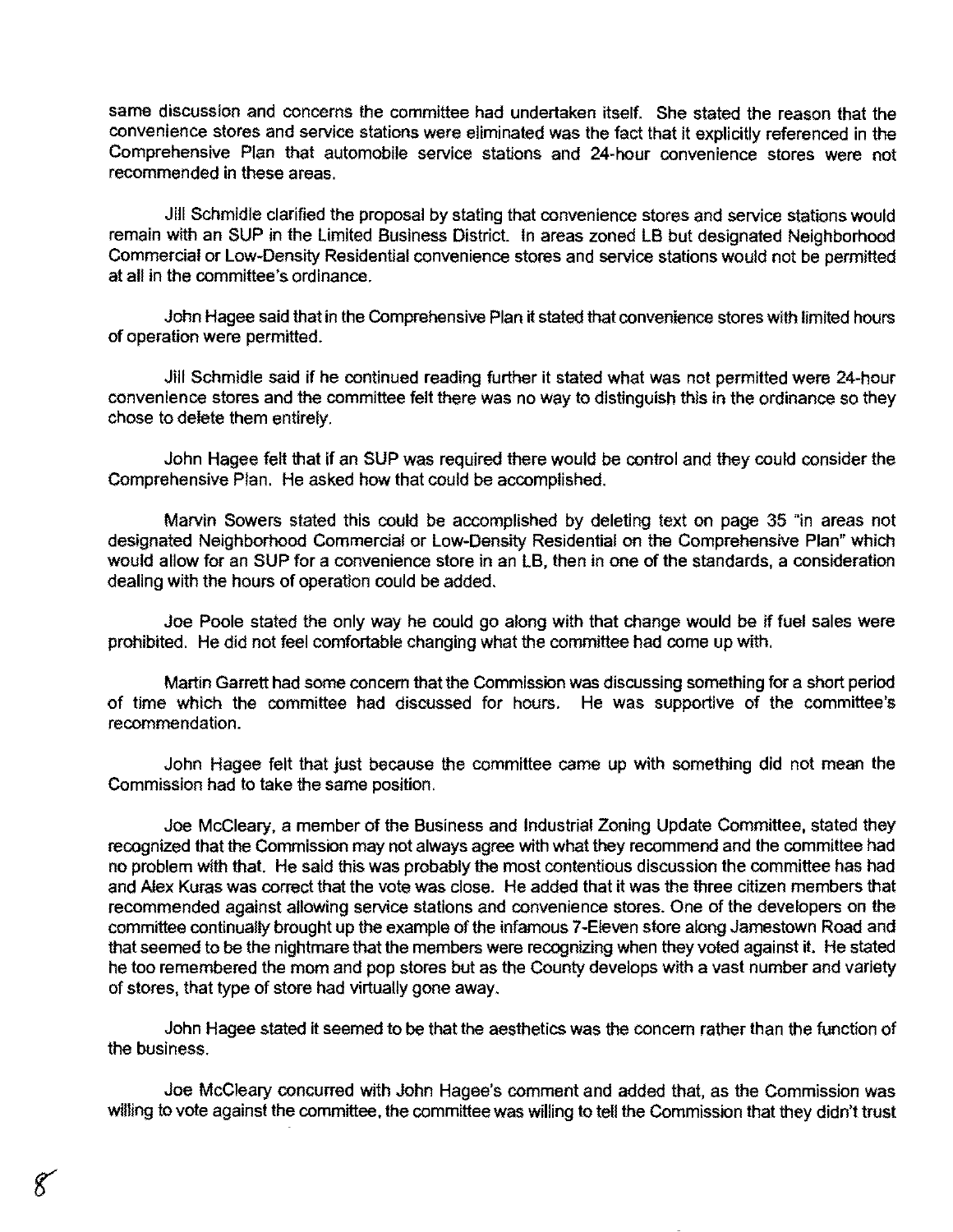them entirely.

John Hagee asked Joe McCleary to explain his comment.

Joe McCleary stated that if the committee gave the Commission the SUP authority, the committee would not always be assured that it would be handled appropriately.

John Hagee questioned that since there were three citizen committee members who didn't trust the Planning Commission so the Commission should go ahead and approve this as written even though it's not right.

Joe McCleary stated it was entirely up to the Commission. He was only there to explain the thought process.

John Hagee asked what the committee considered as appropriate in the Neighborhood Commercial if not a convenience store.

Joe McCleary stated various things that were a convenience for the person who needed them that were appropriate to be in a neighborhood but did not offer specifics.

John Hagee asked if a dry cleaner wanted to come in and build something that looked like the 7 Eleven, where are we then?

Joe McCleary stated that was specifically why the committee put in the guidance that would control how a building would look and it was also a balance about traffic.

John Hagee felt strongly that convenience stores should be a allowed in Neighborhood Commercial.

Joe Poole doubted seriously that the gated neighborhoods in the community would want a convenience store at their entry. He stated perhaps this Commission would be very judicious in enforcing an SUP to insure that no adverse impacts could occur to adjacent residential properties, but our successors may not be as cautious. He did not feel there was a compelling case to provide convenience stores in this ordinance.

Willafay McKenna reminded the Commission members that when 7-Eleven first opened their operating hours were 7 am to 11 pm and they had no fuel sites. She also asked the members if they were familiar with the small store on Jamestown where you could purchase milk, a sandwich, or coffee. She asked if they came in to apply for a permit would they be considered a convenience store. If so, she would not want to eliminate that type of store.

Don Hunt stated another issue with service stations today were the Department of Energy standards being so strict on underground storage tanks, he felt there wouldn't be many people applying unless they were a big volume business.

John Hagee recommended the deletion of the italicized words in the automobile service stations and convenience stores which would allow service stations and convenience stores with an SUP.

Alex Kuras suggested modifying the standards to include hours of operation.

Leo Rogers stated if the Commission wanted to designate hours then they would be set in stone